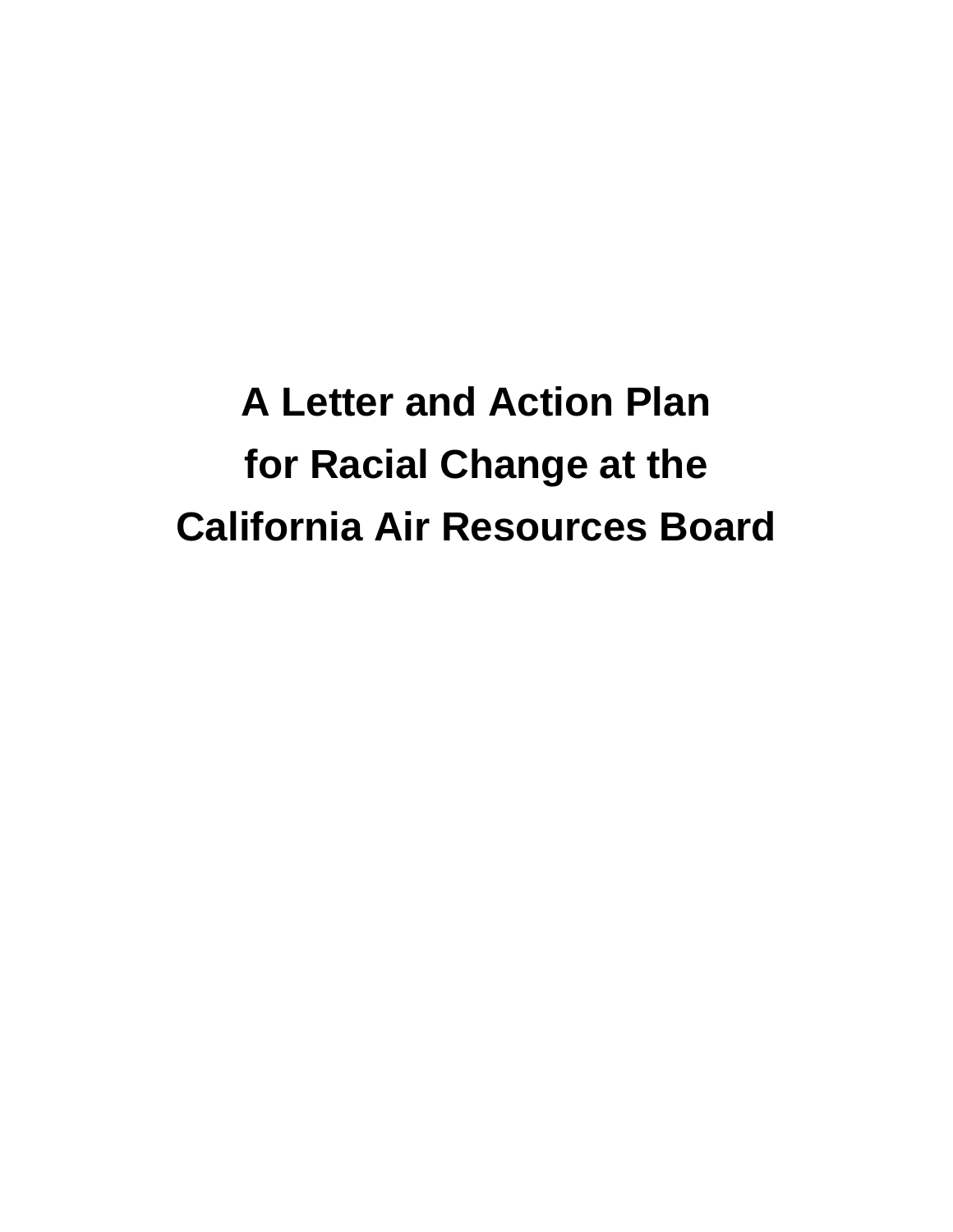"This country has been unconscious, and it's got to awake." **Charles Alston**

"If we are going to be part of the solution, we have to engage the problems."

## **Majora Carter**

"The way to right wrongs is to turn the light of truth upon them." **Ida B. Wells**

> "Not everything that is faced can be changed, but nothing can be changed until it is faced."

# **James Baldwin**

"If you make conditions better for the Black people around you,

you will inevitably make them better for everyone else."

# **Ruth Tyson**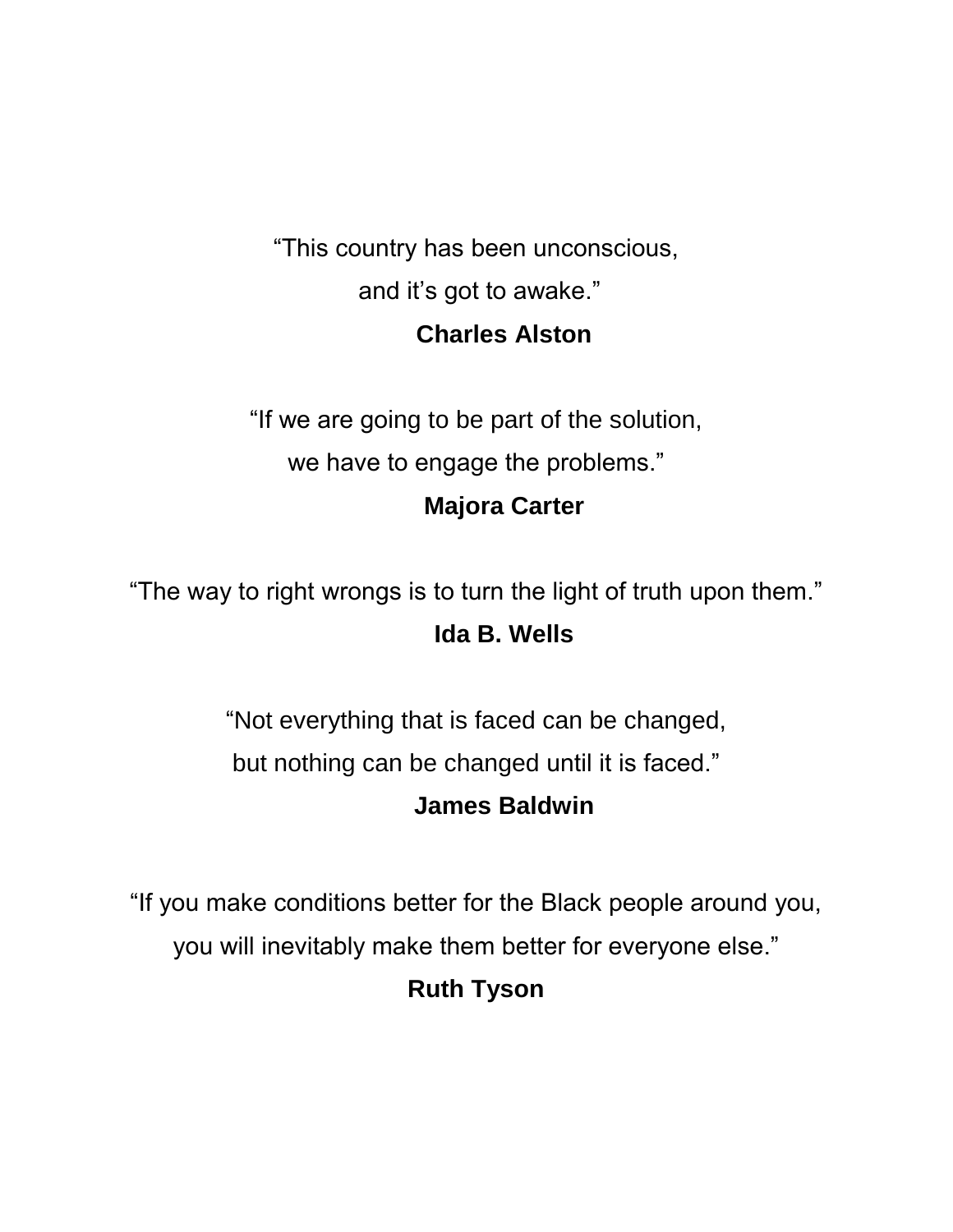# **Table of Contents**

| 1.  |                                                                            |  |
|-----|----------------------------------------------------------------------------|--|
| 2.  |                                                                            |  |
| 3.  |                                                                            |  |
| 4.  |                                                                            |  |
|     |                                                                            |  |
| 1.  |                                                                            |  |
| 2.  |                                                                            |  |
| 3.  |                                                                            |  |
| 4.  | Increase Black Representation through Hiring and Promoting Black People  9 |  |
| 5.  |                                                                            |  |
| 6.  |                                                                            |  |
| 7.  |                                                                            |  |
| 8.  |                                                                            |  |
| 9.  |                                                                            |  |
| 10. |                                                                            |  |
|     |                                                                            |  |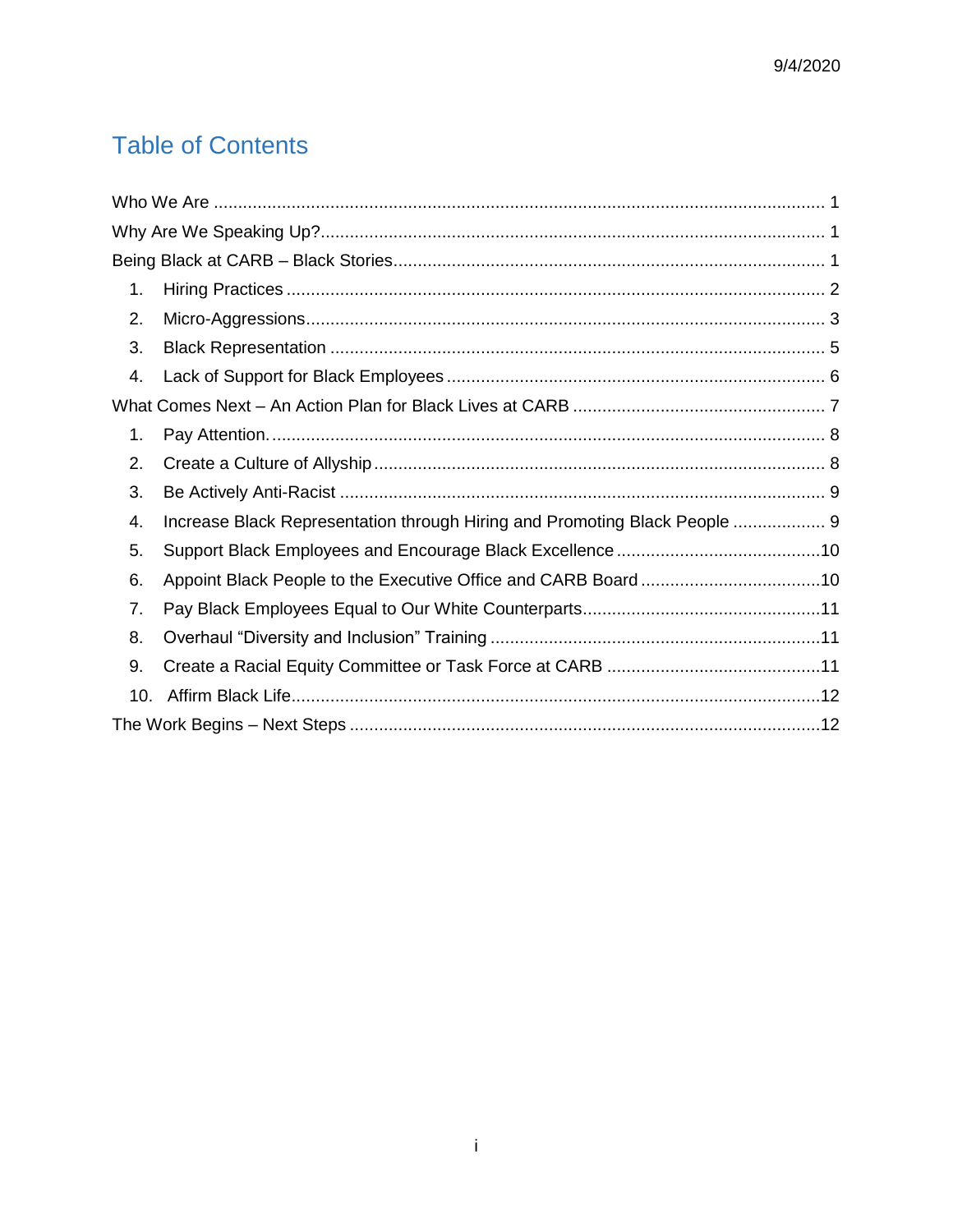### <span id="page-3-0"></span>Who We Are

We are a group of concerned Black employees at the California Air Resources Board (CARB). We are Millennials, Generation X'ers, and Baby Boomers, with individual years of experience ranging from 2 years to 30 years.

## <span id="page-3-1"></span>Why Are We Speaking Up?

The murders of Ahmaud Arbery, Breonna Taylor, and George Floyd, began a long overdue nationwide discussion about race and the Black experience in the United States. Discussions are taking place every day around the nation, and the world, about the myriad of ways Black lives are under attack in every facet of life. We have written this letter and action plan as our contribution to these discussions. Our intention is to highlight systemic racism and implicit bias at CARB through sharing stories of our lived experiences. We have also included an action plan with concrete ways to begin the hard work of supporting and healing the wounds of Black employees at CARB. In many instances we may indicate "white", but Black employees at CARB also experience discrimination from other non-Black people of color (POC). Our goal is not to shame or belittle CARB, or to assign blame. However, it is important to bring these issues into the light, so we can spread awareness, and address harmful behaviors, structures, and practices.

We hope our words will encourage deep reflection, growth, and meaningful transformation concerning the culture of white privilege in our workplace and our country. CARB and other government agencies are increasingly using terms like "equity", "diversity", and "environmental justice" without recognizing the importance of having a workforce that reflects these principles. We are speaking up because we believe that Black employees must play a critical role if CARB truly believes in the pursuit of equity, diversity, and environmental justice.

## <span id="page-3-2"></span>Being Black at CARB – Black Stories

Below you will find a compilation of Black stories about our experiences at CARB along with the messages we received from those experiences. Although these stories are first person accounts of experiences, we believe that most of them apply (or have applied) to all Black employees at some point during their time at CARB. Before we begin, we would like to acknowledge and emphasize the other non-Black POC who also experience systemic racism and oppression as a result of white privilege in the workplace. Although Black employees also experience discrimination from non-Black POC, we acknowledge their suffering and the stories they have to share. However, the stories highlighted here will be Black stories from our lived experiences.

Read. Remember. Internalize. Do Better.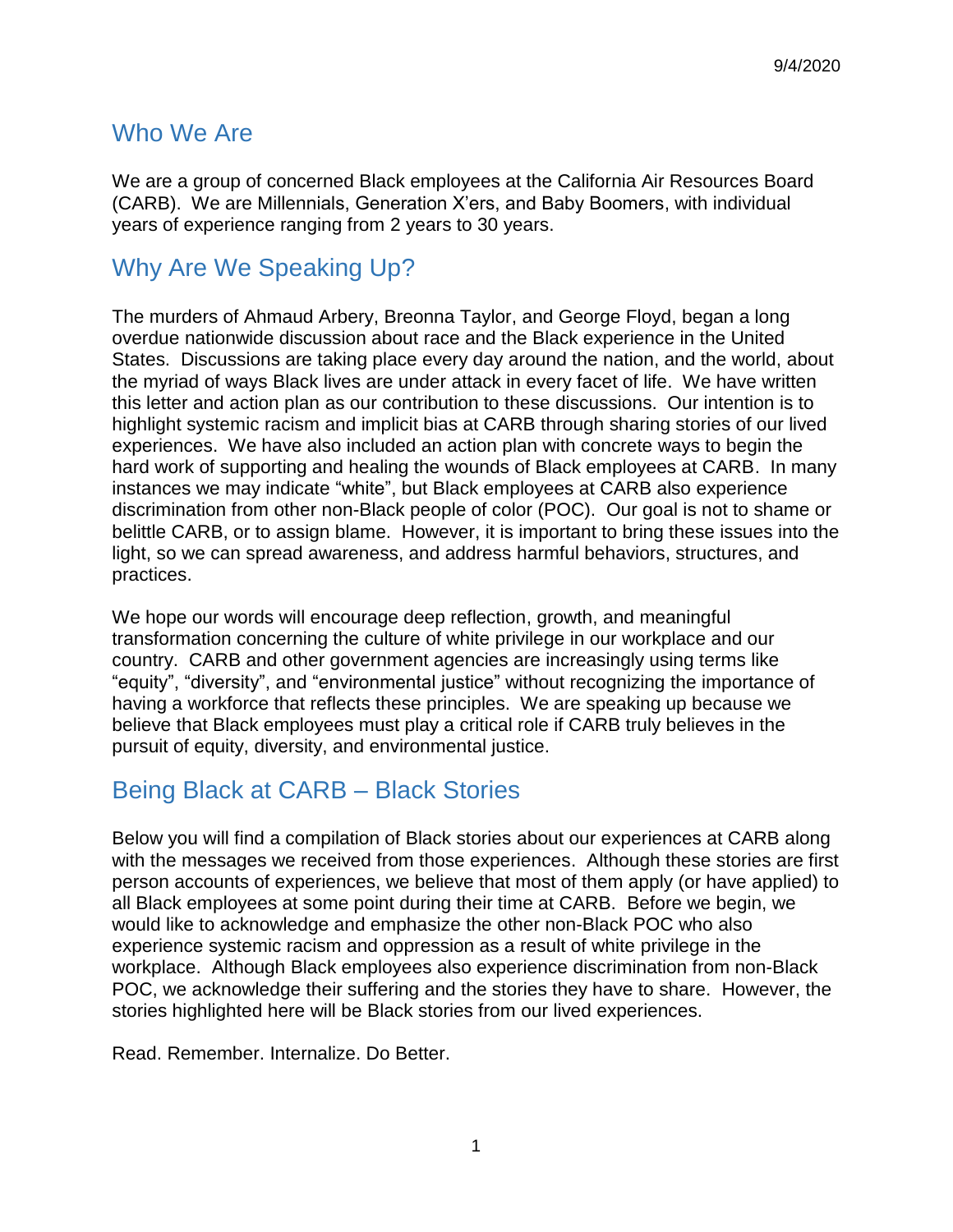#### <span id="page-4-0"></span>1. Hiring Practices

• When I applied to CARB, I submitted my resume using my first name rather than my middle name, which is my preferred name. I was afraid my resume would not be considered if I used my middle name because my middle name is too ethnic.

*Message:* Black careers and Black goals do not have value. CARB does not take any steps to guard against the implicit bias of hiring managers screening out resumes with Black or African-sounding names. As a result, qualified Black candidates are denied opportunities to succeed. CARB's inaction on this issue communicates that CARB is not interested in increasing Black representation within the agency.

• I had to petition ASD for higher/equal pay after learning that another employee with the same level of education and less experience than I had, was offered a higher starting salary than I was offered. To receive the higher salary, I was required to take a three-hour written exam and a one-hour oral exam, of which I had to rank in the top three. The other employee was not required to do any of these things. While I passed all the extra hoops to receive equal pay, I felt that I was treated unfairly because I am a Black woman.

*Message:* Black minds, Black experience, and Black achievements are not worthy of proper compensation. CARB advocates for white and non-Black POC employees but Black employees have to advocate for themselves.

- Black employees have been repeatedly passed over for promotions. Two examples of this are outline below. In both cases, these employees had demonstrated their knowledge and experience over extensive careers at CARB.
	- o A fellow Black employee was passed over for a promotion he was more than qualified for in favor of a white candidate who was much less qualified for the job, but was well-liked by management.
	- o A fellow Black employee was repeatedly not hired for SAPS or management positions after proving his vast expertise on numerous occasions. This Black employee had a wealth of institutional knowledge and experience. He was regularly consulted on projects and asked to train staff and managers who were hired in-lieu of him. *Message:* Black careers and Black qualifications will always be seen as less than. CARB does not recognize or value the contributions of Black employees, no matter how much knowledge or experience we possess.
- A Black male engineering Ph.D. candidate living on the East Coast applied for a job at CARB a few years ago. While he was extended an interview, he was required to purchase an expensive airline ticket to California for the interview. His request for a phone or video interview was denied. He really wanted to work for CARB, so he purchased the ticket and paid for one night of hotel, plus transportation. Unfortunately, he was not offered a job at CARB. The hiring manager indicated that he ranked number two. After several attempts applying for jobs at CARB with no success, the applicant focused his interest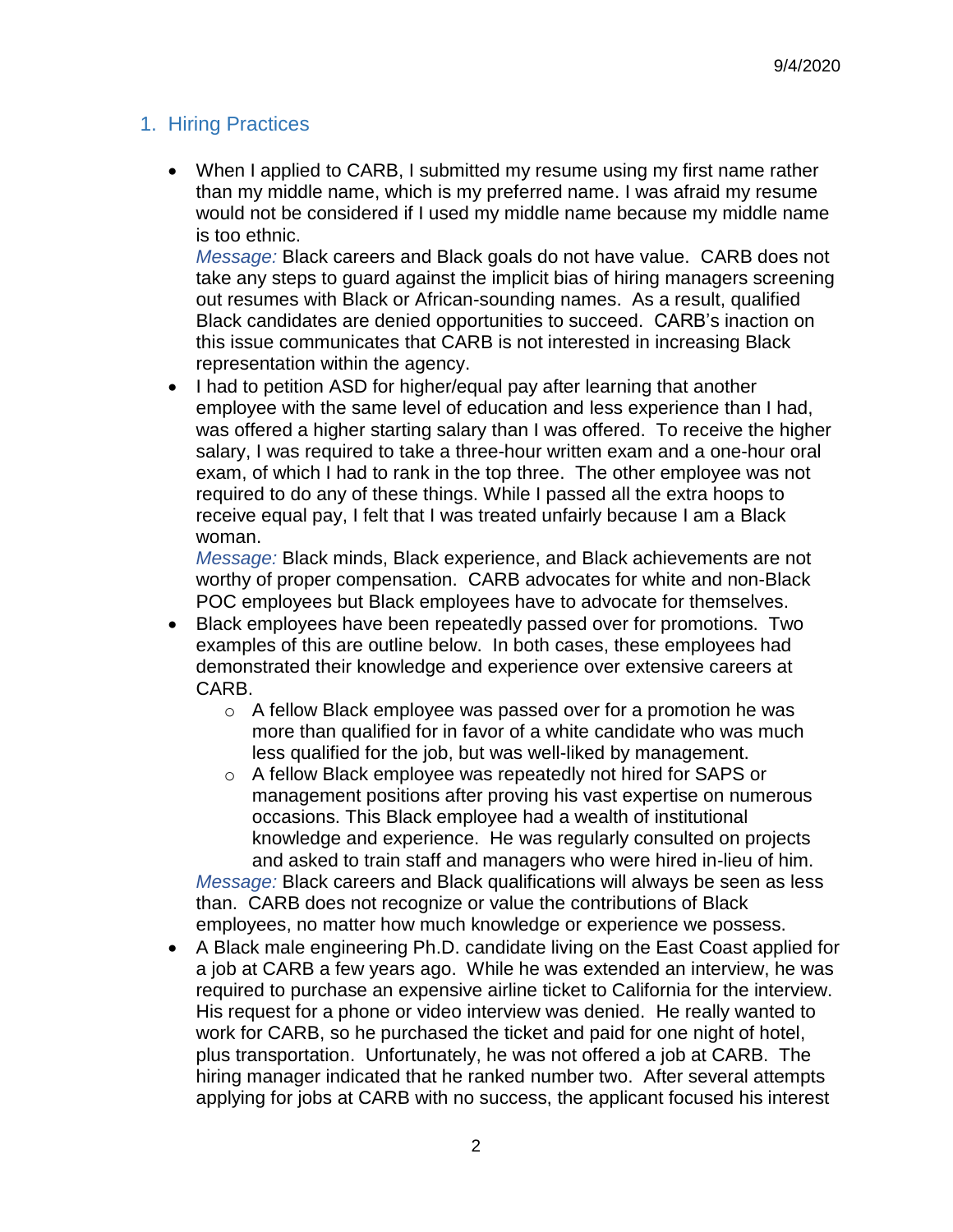on another organization on the East Coast. CARB normally offers out of state applicants the opportunity to have a phone or video interview but that policy was not adhered to in the case.

*Message:* Black candidates are not interviewed fairly at CARB and are not extended the same opportunities as non-Black applicants. CARB is not invested in increasing Black representation within the agency with qualified Black employees.

#### <span id="page-5-0"></span>2. Micro-Aggressions

- Whenever I wear my natural hair to work, my white colleagues constantly try to touch it. Most people touch my hair without asking for permission. In one instance, a coworker did ask before touching my hair but then proceeded to place her hands on my hair before I could say "no". *Message:* Black bodies, Black space, Black boundaries, and Black words are not deserving of respect.
- People often have trouble pronouncing my middle name, which is my preferred name. On more than one occasion, people have ignored my preference and addressed me by my first name because it was easier for them to pronounce. Rather than attempting to learn how to pronounce my preferred name, my white colleagues disregarded my wishes and chose the route that was most convenient for them. In other instances, white colleagues simply pronounced my middle name incorrectly and refused to change when corrected.

*Message:* Black identities, Black preferences, and Black desires are not respected or valued.

- Being the "token Black person" in nine out of 10 rooms. *Message:* Black bodies are "other" and do not belong in this space.
- I have to fit in a box, act a certain way, and make myself smaller to be accepted. I have been told multiple times over the years that I talk or laugh too loudly and have had my interactions with other Black employees monitored by white employees. Two examples of this are outlined below:
	- o Three Black employees (one manager, two staff) were having a conversation in the aisle. It was early in the morning, not many people were around, and we were not loud. A white employee rudely approached us and said we were speaking loudly. The Black manager reported the white employees' rude behavior to their white manager, and the white manager simply laughed in response.
	- o A Black employee was discussing a topic at a meeting between CARB staff and an equipment manufacturer. These meetings can often get very animated. The Black employee was told by their manager that they were speaking too loudly and to "tone it down", even though the employee had used the same tone on multiple occasions. Later on in the meeting, the manager proceeded to raise their voice to the same level that the Black employee had used earlier in the meeting.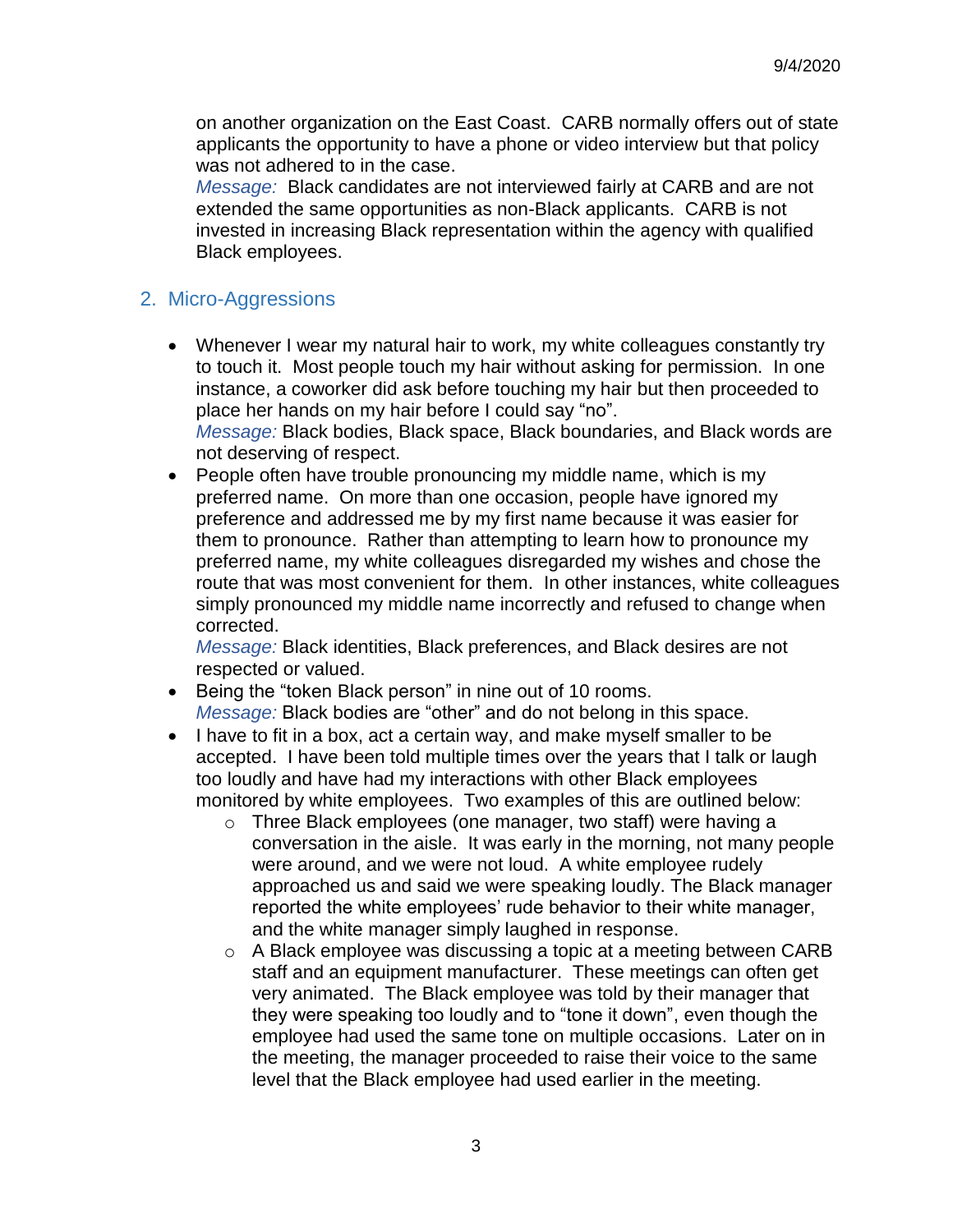*Message:* Black joy, Black personalities, and Black voices should be suppressed and are only acceptable when modified to maintain/cater to the comfort of others.

- During meetings, I have been interrupted repeatedly and spoken to in a condescending fashion that does not happen when white employees make similar remarks. If I refuse to be disrespected and ask that I be allowed to finish speaking without interruption, I am considered to be rude and difficult. *Message*: The contributions of Black employees do not deserve the same respect and consideration as those of white employees. Black employees are unable to advocate for themselves without being perceived as aggressive.
- White and non-Black POC often confuse the identities of Black employees and call us by one another's names. *Message:* The erasure of Black identities and Black personalities is acceptable at CARB. This communicates that Black individualism is not worthy of respect and perpetuates the stereotype of "all Black people look alike".
- I was in a meeting in which I was the highest ranking person in the room and the only person of color. A white subordinate severely chastised me for a presumed slight to one of their employees on a previous occasion. The presumed slight occurred when I directed my staff to assist their staff on an issue. After the meeting, my white subordinate was crying in the hallway, upset over the way they behaved toward me during the meeting. I was forced to comfort the subordinate who had insulted and disrespected me. *Message*: It is acceptable to disrespect Black employees at CARB, regardless of their stature or rank. Even Black employees in management positions, with roles that demand additional respect from subordinates, are not given the respect they are due. In addition, Black employees are expected to comfort and/or validate their white aggressors when confrontations occur.
- I attended a Board meeting where a white employee physically threatened a non-Black Environmental Justice (EJ) leader of color. The white employee challenged the EJ leader to a fight because he did not like the testimony that the EJ leader gave during the Board meeting. After leaving the Board meeting, I found the white employee in the hallway crying over the confrontation he had instigated and I was forced to comfort him. This is the same white employee from the bullet above who showed blatant disrespect toward me in the past.

*Message*: White employees view violence and aggression toward POC as acceptable and part of the status quo at CARB. POC are expected to comfort and/or reassure their white aggressors.

 As a Black employee in EJ, I am constantly asked to be a mediator between CARB staff and EJ leaders outside the agency because white (and in some cases, non-Black POC) CARB staff are not comfortable speaking to them directly. *Message*: White employees at CARB believe Black and non-Black POC employees are best equipped to approach EJ leaders. They believe that because we share the same skin color, we "speak their language". This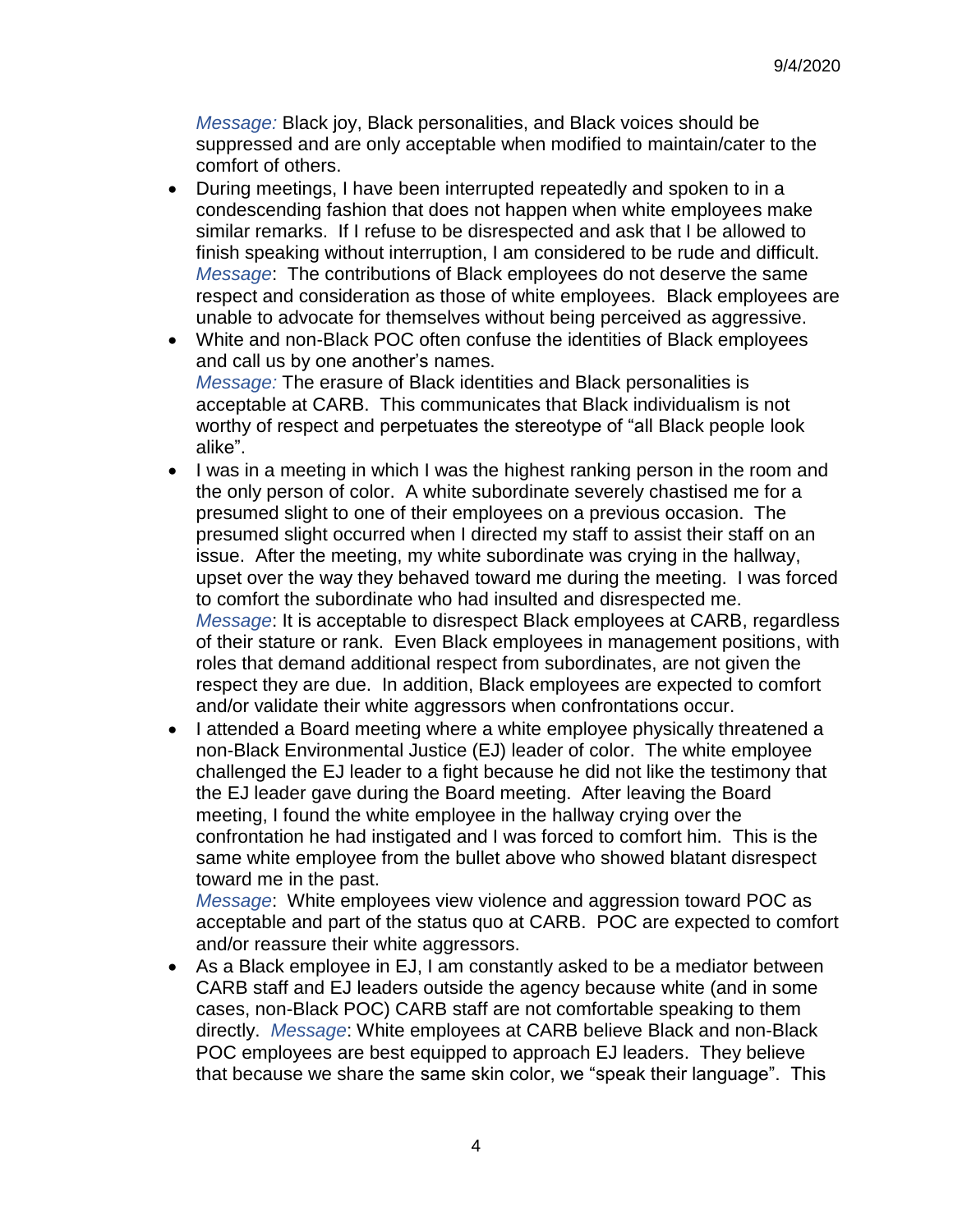perpetuates the stereotype that POC, particularly Black people, are difficult, aggressive, inarticulate, and unprofessional.

- During EJ coordination and outreach, there are constant attempts by CARB staff to discredit EJ leaders of color that they believe are too "difficult". *Message:* EJ leaders of color, and by extension all POC, are difficult, uneducated, and do not deserve a seat at the table. The lived experiences of EJ leaders of color are considered illegitimate. CARB is not invested/interested in authentic engagement, and prefers to take a "band-aid" approach to EJ issues rather than a holistic one.
- In El Monte, a white employee called security on a Black male employee who was waiting for a ride from a coworker. The white employee claimed the Black employee was breaking into cars or was otherwise up to no good, neither of which were true. Knowing how Black men are perceived, the Black male employee had previously made a point of getting to know security staff in case something like this ever happened. Since the security guards knew the Black employee, they did not take the next step of calling the police. However, this situation could easily have escalated into a life-threatening encounter with police, had the Black male employee not had the foresight to prepare for this exact situation.

*Message*: Black bodies are aggressive and "other", and do not belong at CARB. Black bodies, especially Black males, are perceived as threatening and making trouble simply for existing. Black employees must constantly be on their guard and go out of their way to appear non-threatening to white employees.

#### <span id="page-7-0"></span>3. Black Representation

- When I was working at CARB in 2010, there were only two other Black people on my floor. Four years later, I changed divisions and moved to another floor where I was pleasantly surprised to encounter the largest number of Black people I had ever seen at CARB; there were 10 of us – 2 managers, 1 Staff Air Pollution Specialist (SAPS), 2 Air Pollution Specialists (APS), 1 Air Resources Engineer (ARE), and 4 Executive Assistants. *Message:* CARB is not invested in promoting diversity and uplifting Black careers or Black minds. Black bodies do not belong in this space.
- In 2010, all of the executive assistants on the sixth floor were Black women and most of the executives were white men. *Message:* Black people can be hired to serve as assistants, office technicians, and analysts but will not be hired or promoted as specialists, engineers, managers, chiefs, executives, or Board members.
- Trying to seek out mentorship options available for Black employees and finding out there were none. *Message:* CARB does not value Black representation, Black growth, and Black advancement.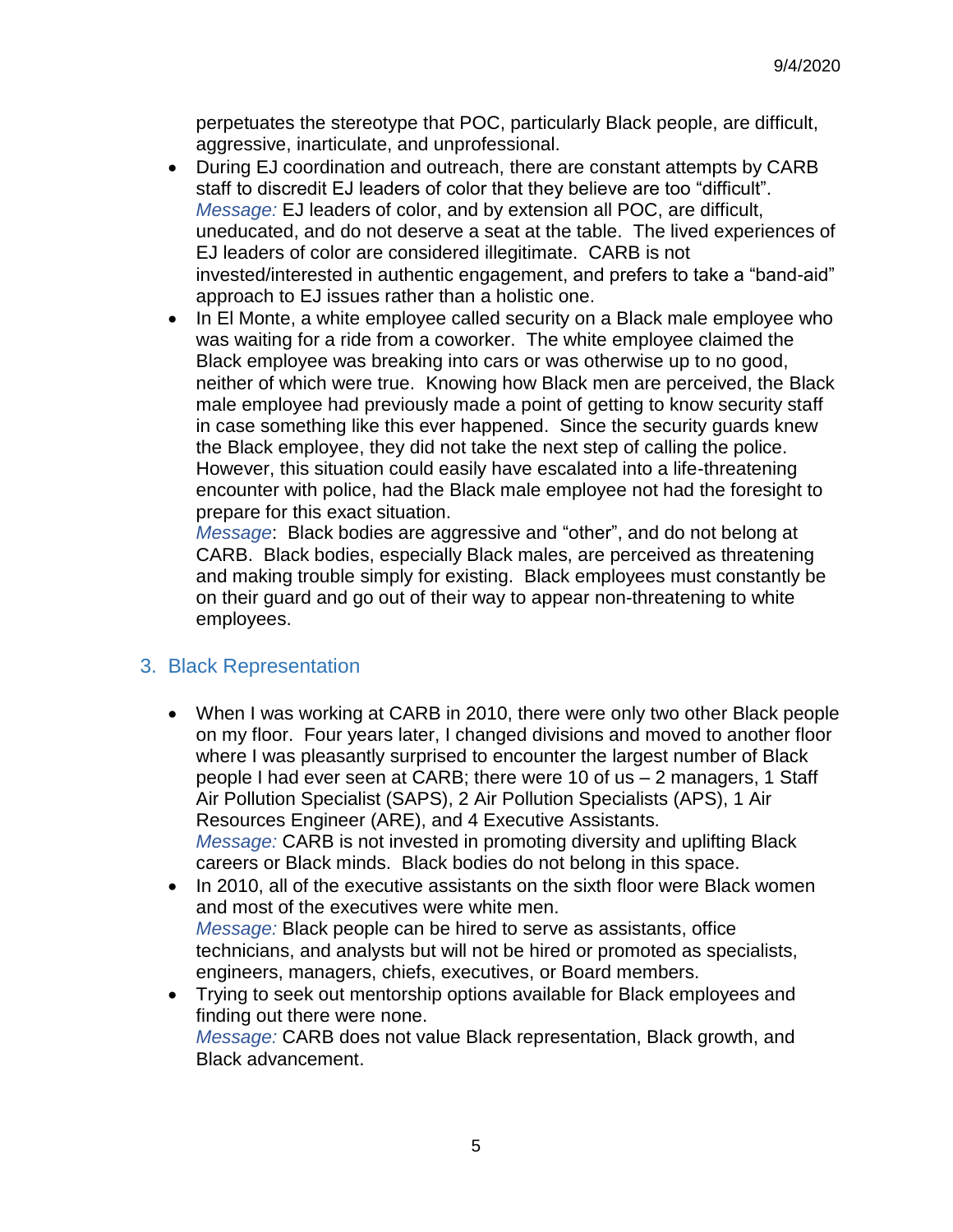To reinforce the stories we have shared, we have included a table below with recent data from the [CalHR Departmental Demographic Reports](https://www.calhr.ca.gov/Pages/workforce-analysis.aspx) showing Black representation at CARB. We are not able to show historical data on Black representation because we do not have access to demographic data prior to 2017. As of June 2020, Black employees make up only 4.5% of the workforce at CARB, and nearly half of those employees are in lower classifications within the agency. According to the United [States Census Bureau,](https://www.census.gov/quickfacts/CA) Black people made up 6.5% of the California population in 2019. Comparing CARB's demographic data to this census data, Black representation at CARB is disproportionately low.

#### **Table 1. Black Representation at CARB in 20201,2,3**

|      | <b>CARB</b><br><b>Employees</b> | <b>Number of Black Employees at CARB</b> |                  |                         |             |                      |                    |
|------|---------------------------------|------------------------------------------|------------------|-------------------------|-------------|----------------------|--------------------|
| Year |                                 | <b>Total</b>                             | <b>Executive</b> | Management <sup>2</sup> | <b>SAPS</b> | APS/ARE <sup>3</sup> | <b>Other Staff</b> |
| 2020 | 1627                            | 73                                       |                  | 8                       | っ           | 29                   | 33                 |

1. The data in this table comes from the biannual 5102 Departmental Report - Demographic Data of State Employees by Occupational Group and Classification dated June 30, 2020.

2. Management includes the following classifications: Air Resources Supervisor I (5), Air Resources Supervisor II (2), and Division Chief (1).

3. APS/ARE representation is as follows: APS (19), ARE (10).

### <span id="page-8-0"></span>4. Lack of Support for Black Employees

 Many times during my time at CARB, I have seen the surprise on white colleagues' faces when they meet me in person and find out I am Black, after only speaking to me over the phone. On multiple occasions, I have been told that I am extremely well-spoken and articulate for a Black person. White colleagues sometimes trail off right before saying "Black person" because they realize how racist their statements are partway through speaking. I have also been told that I could pass as white and that I am an oreo (Black on the outside but white on the inside).

*Message:* White bodies are superior to Black bodies. Black people are less intelligent and any good traits we embody are inherently white.

• I have been forced to develop another staff member hired at the same time as me and have been held responsible for their shortcomings. My efforts to develop this staff person were not well-received and they refused to implement my suggestions. After a while, it became clear that my colleague was not going to change or improve the quality of their work without direction from our manager. When I brought this to the attention of my white manager and asked for assistance, I was told that I was the problem, that my standards were too high, and that the problems were all in my head. This led to increased stress and anxiety, and being responsible for doing extensive review of my coworker's work prior to management review, in addition to my own workload. When I brought this to my white manager's attention a second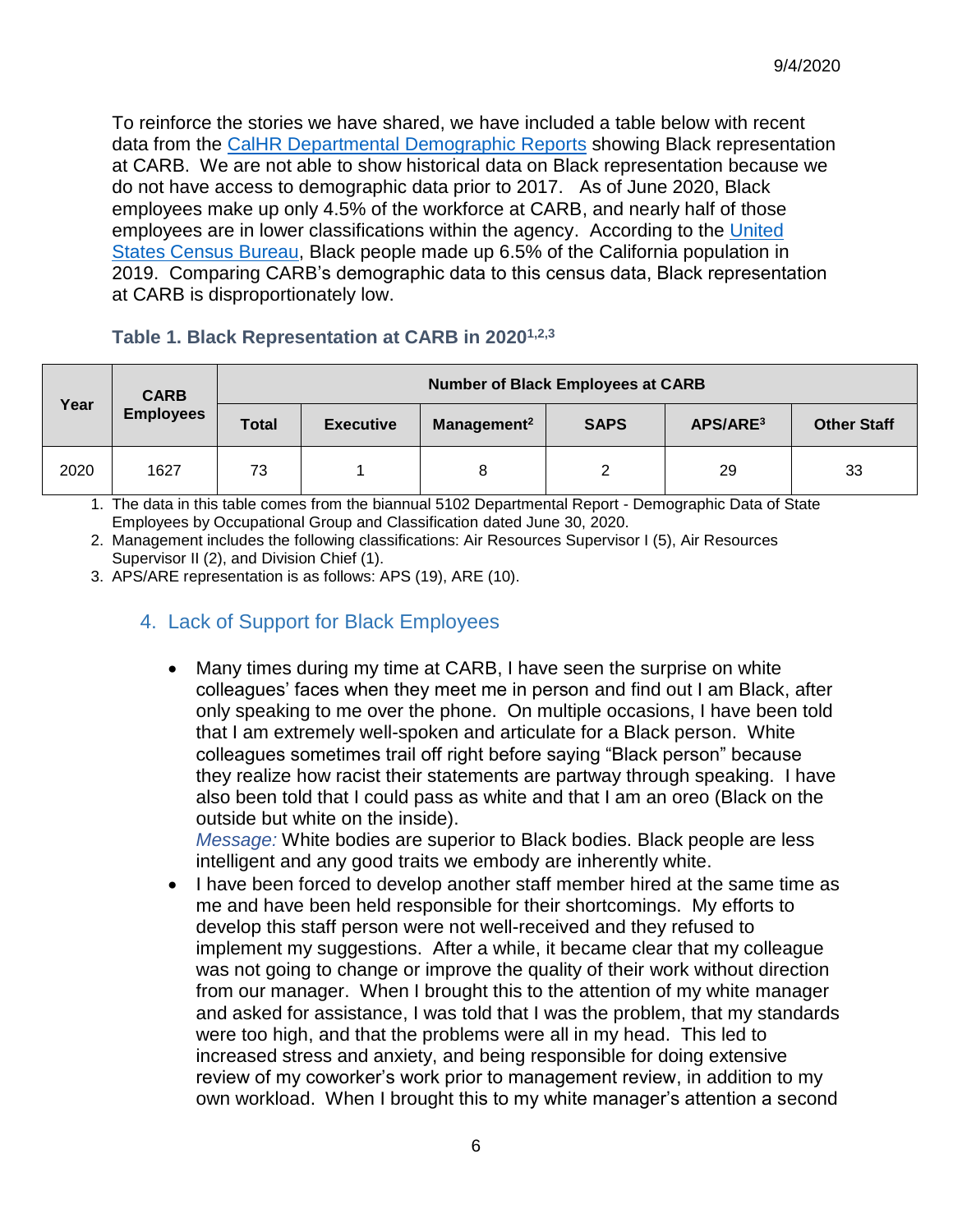time, I was told to stop complaining.

*Message:* Black concerns, Black struggles, and Black mental health are not valid or worthy of consideration.

• I am constantly held to a higher standard than my white colleagues and I continually have to prove and defend my excellence, abilities, and proven track record. Additionally, I often have my minor mistakes highlighted in internal and external meetings while my white colleagues' larger mistakes are glossed over.

*Message:* Black minds, Black work, and Black contributions will always be found lacking.

- Every time someone who looks like me, who could be me, is brutalized, beaten, and/or killed, I experience a lack of understanding and empathy from colleagues. In addition, the mental strain of worrying about my Black family members and friends adds immense stress and strain to my life. *Message:* Black grief, Black wounds, and Black Healing do not matter.
- Early on in my career, I learned to dim and caveat my knowledge because white colleagues were visibly threatened by a young Black woman speaking confidentially and intelligently about projects and ideas. "Growing up" at CARB, I internalized these messages for years. I am still unlearning this behavior.

*Message:* Black minds, Black ambition, and Black intelligence should be silenced/suppressed. Black contributions do not have value.

• I live in a state of perpetual anxiety because my actions reflect on all Black people. I work twice as hard as my white colleagues only to be considered just as good. My successes are not celebrated and my mistakes reinforce negative stereotypes and implicit biases about Black people. Imagine living life knowing that all your mistakes will be held, not just against you, but your entire race. That is a very heavy weight to carry.

*Message:* There is no tolerance for Black mistakes or missteps. Black minds, Black work, and Black contributions will always be found lacking.

Black Stories. Black Lives. Black Minds. Black Careers. Black Goals. Black Struggles. Black Achievements. Black Spaces. Black Growth. Black Healing. Black Joy.

It All Matters.

### <span id="page-9-0"></span>What Comes Next – An Action Plan for Black Lives at CARB

We have put together a list of actions that we believe will help shift the culture at CARB from one of white privilege to an actively anti-racist and more inclusive culture that values and affirms Black lives. This list is not exhaustive but it provides a foundation and a beginning for the conversations and hard work to come. Again, we want to acknowledge non-Black POC here and point out that although this Action Plan focuses on Black employees, all of these items can, and should, be applied to all non-Black POC at CARB.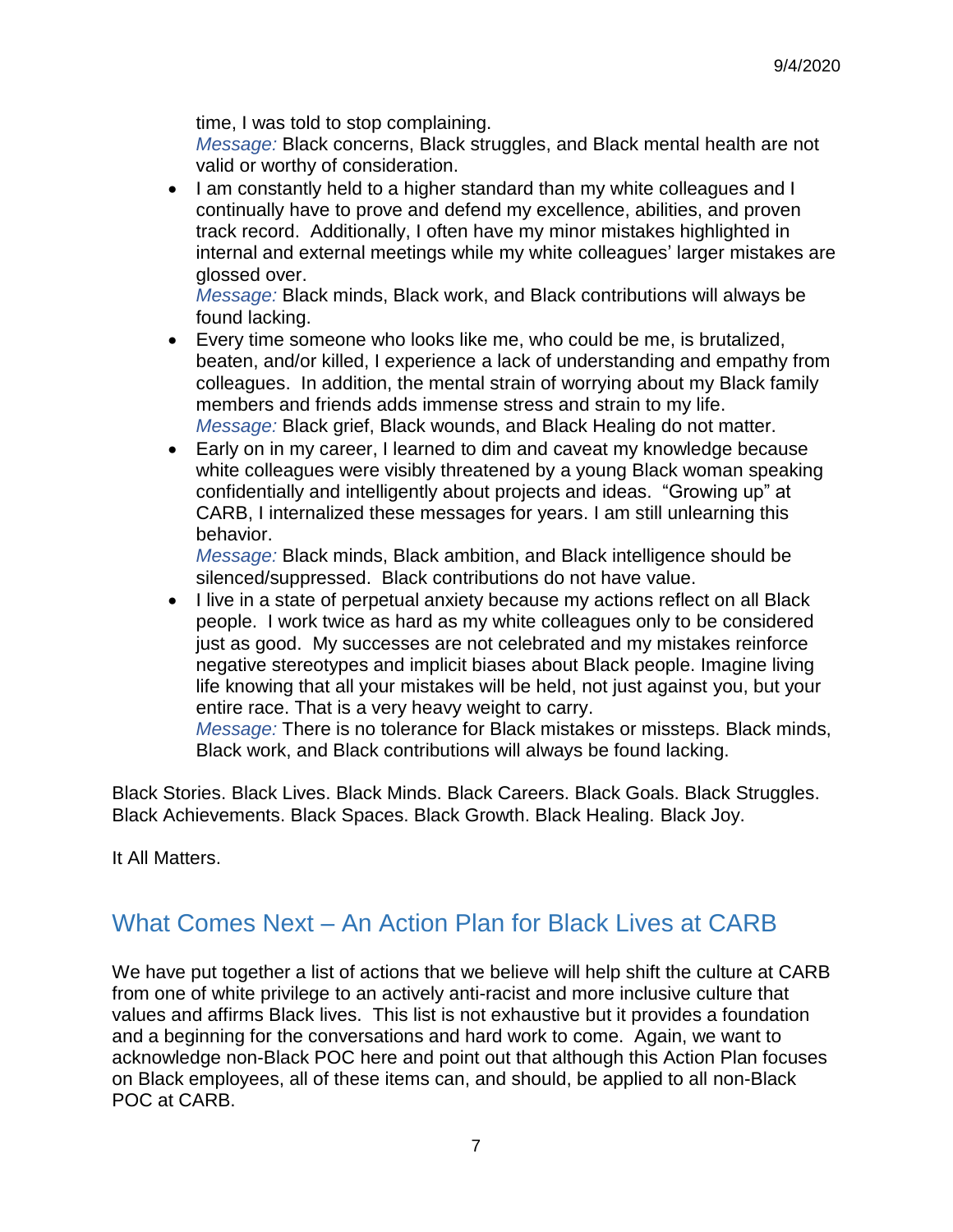### <span id="page-10-0"></span>1. Pay Attention.

Since the murder of George Floyd, we have heard white people recite an exhausting and infuriating refrain of absolute privilege -- "we did not know." The merciless oppression of Black people occurs day in and day out, through countless micro-aggressions and other more blatant instances of racism and discrimination. White people did not know because they did not have to. They were either insulated from the truths faced by Black bodies in every facet of life; or able to ignore what was happening around them because there was no threat to their mental or physical wellbeing. We cannot change past ignorance, but we have documented our stories here so that people at CARB can no longer say that they did not know, or that racism does not take place at our agency.

#### <span id="page-10-1"></span>2. Create a Culture of Allyship

- Creating a culture of allyship starts with listening to Black people and Black stories.
- Believe Black people.
- CARB employees need to take responsibility for educating themselves and their peers instead of relying on Black employees to figure out what allyship looks like for them. It is not the responsibility of the oppressed to prove their oppression. That said, CARB employees should ask questions when needed and commit to listening to responses with compassion and an open mind; even if it is not what they want to hear or it contradicts their beliefs or what they were taught.
- Be mindful of how Black colleagues are treated in the workplace and speak up when you witness micro-aggressions or more blatant instances of racism.
- Reflect on individual implicit biases and contributions to the culture of white and non-Black POC privilege at CARB. Here are some questions to consider while exploring self-awareness of Black struggles and becoming an ally in the workplace:
	- o How do I enable or benefit from racist ideologies and institutions?
	- o Am I contributing to racist stereotypes or ideologies that hurt Black people? Do I speak up when I hear others perpetuating these harmful stereotypes?
	- $\circ$  Are Black voices being heard/acknowledged or are white voices trying to speak over or silence them?
	- o Are Black ideas being valued or are they being used as stepping stones for the success of others?
	- o Are Black employees being encouraged and supported like their white or non-Black POC counterparts or are they being passed over for positions or assignments they are qualified for?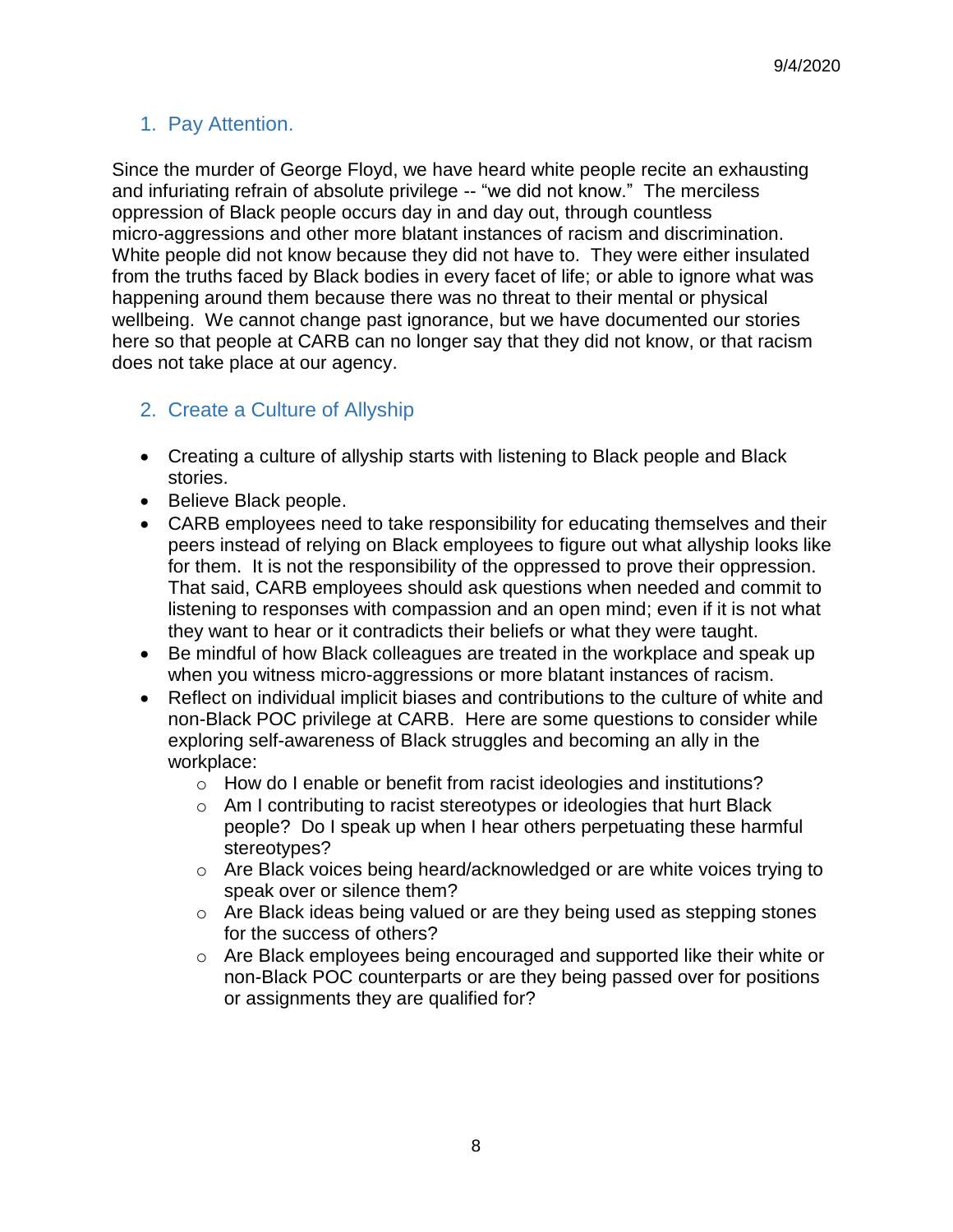#### <span id="page-11-0"></span>3. Be Actively Anti-Racist

- Institute a zero-tolerance policy for racism and establish an anonymous pathway to report racist behaviors and actions.
- Create a culture of allyship (*Action Item 2*).
- Being actively anti-racist means promoting real conversations about race, revamping diversity and inclusion programs, and better managing Black career development at every level of CARB.
- Being anti-racist is not a destination; it is a way of being that requires self-reflection, awareness of Black issues, vigilance, and strict intolerance of all forms of racism.
- <span id="page-11-1"></span>4. Increase Black Representation through Hiring and Promoting Black People
- There is a notable lack of Black employees and Black representation in management. More qualified Black people should be hired at every level of CARB, especially upper management (e.g., Branch Chiefs, Division Chiefs, and Executives).
- Qualified Black employees have consistently been passed over for interviews, upward mobility assignments, and promotions.
- Hiring Practices
	- o Remove names from all resumes evaluated by hiring managers. Candidates invited for interviews should be chosen based on merit and background only. This removes implicit bias in screening out qualified resumes with Black sounding names during the initial hiring process.
	- o If automated processes are used to select candidates, ensure that these processes are truly impartial and not influenced by human implicit biases.
	- o Create diverse interview panels.
	- o CARB often questions how candidates will fit into the existing culture rather than questioning how CARB can or should adjust to be more inclusive or forward-thinking. It is important to hire employees that will mesh well with an organization and work well with others, but it is also essential that CARB is able to grow and change.
	- o Establish clear guidelines for experience requirements on job and exam postings that cannot be stretched to fit the qualifications of desired employees. This has occurred in the past to help white and non-Black POC employees/candidates apply for a position or get on an eligibility list, while Black employees/candidates have not been (and are not) afforded the same opportunities.
- Recruitment
	- o Offer internships and/or scholarships to Black people.
	- o Attend career fairs displaying diverse talent to create access for qualified candidates in underserved and/or under-represented areas.
	- o Create oversight to ensure accountability in recruiting diverse job candidates.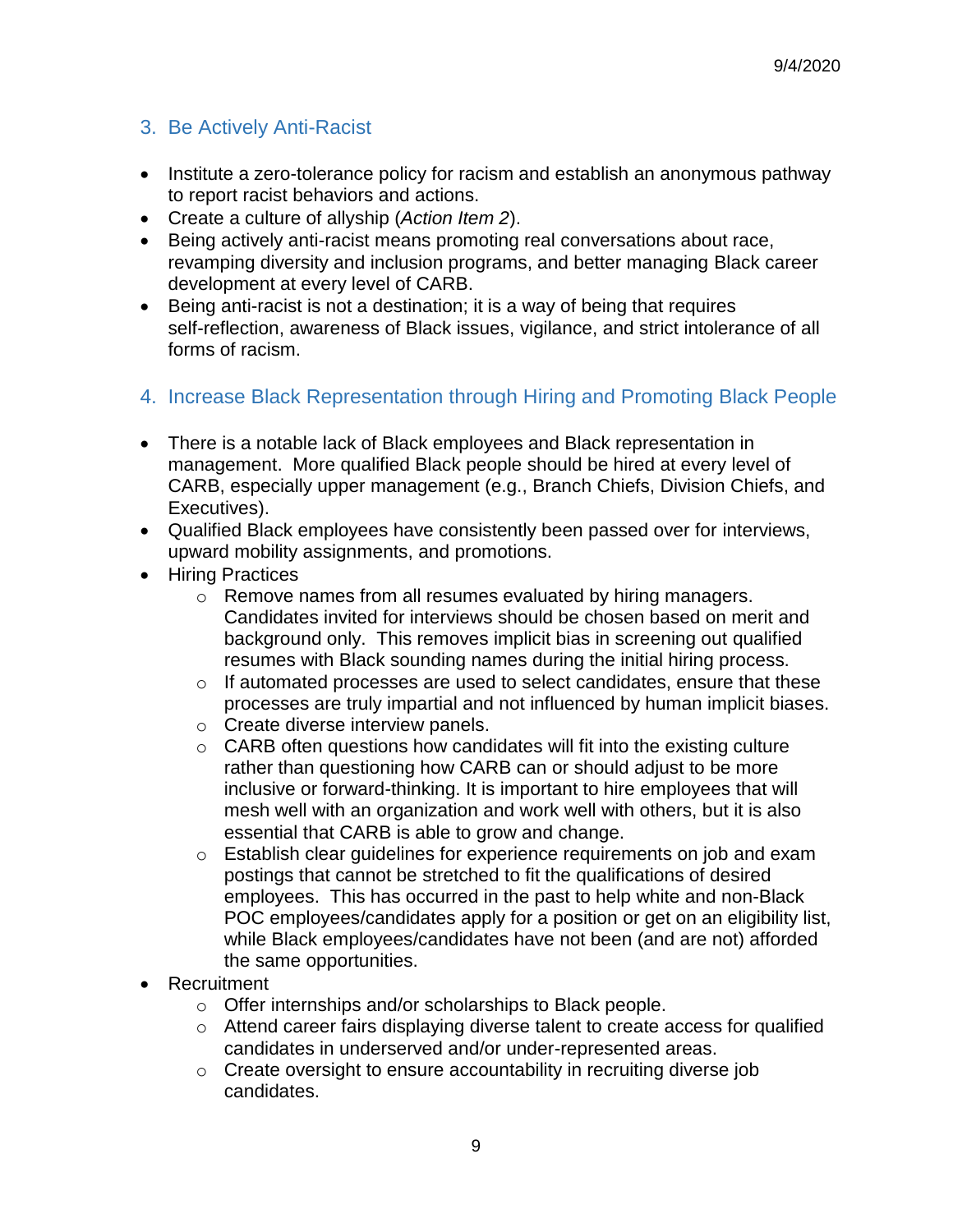### <span id="page-12-0"></span>5. Support Black Employees and Encourage Black Excellence

- Historically, Black excellence is something that has been feared by white people. This has led to the perpetuation of false stereotypes, discrimination, and implicit biases against Black people to maintain white dominance.
- Encourage Black excellence by ensuring Black employees have equitable access to professional development, stretch assignments, and reward and recognition systems compared to their white counterparts.
- Cultivate a group of Black mentors to provide support to Black employees in their career goals.
- Provide opportunities for Black employees to give honest feedback on their experiences working at CARB to help evaluate progress toward diversity and inclusion.

#### <span id="page-12-1"></span>6. Appoint Black People to the Executive Office and CARB Board

This is a continuation of *Action Item [4](#page-11-1)* above which talks about increasing Black representation across the entire agency. However, this deserves a standalone action item.

#### *Executive Office*

There is currently an opening for the Assistant Executive Officer position. This position was previously filled by a Black woman. This vacancy should be filled either by another qualified Black person or a non-Black person of color. Additionally, the title of this position should be changed from "Assistant Executive Officer" to "Deputy Executive Officer" to reflect the importance of the role and to align with CalEPA and the Department of Toxic Substances Control (DTSC). Both CalEPA and DTSC have similar positions which they have elevated to deputy-level positions.

#### *CARB Board*

According to the *Initial Staggered Terms for Voting Members of the California Air* [Resources Board,](https://ww3.arb.ca.gov/board/books/2018/072618/18-6-6pres.pdf?_ga=2.210131093.1454335814.1594922790-982488674.1591111996) terms for 11 members will expire over the next four years. Five member terms will expire in December 31, 2020 and an additional six will expire in December 31, 2022. Out of those 11 seats, at least one of the newly elected Board members should be a Black person and at least two additional seats should be filled by non-Black POC.

We recognize that CARB Board members are selected by the Governor's Office and the California Legislature, not CARB itself. However, CARB can advocate for and encourage qualified Black candidates and other non-Black POC to apply for these openings.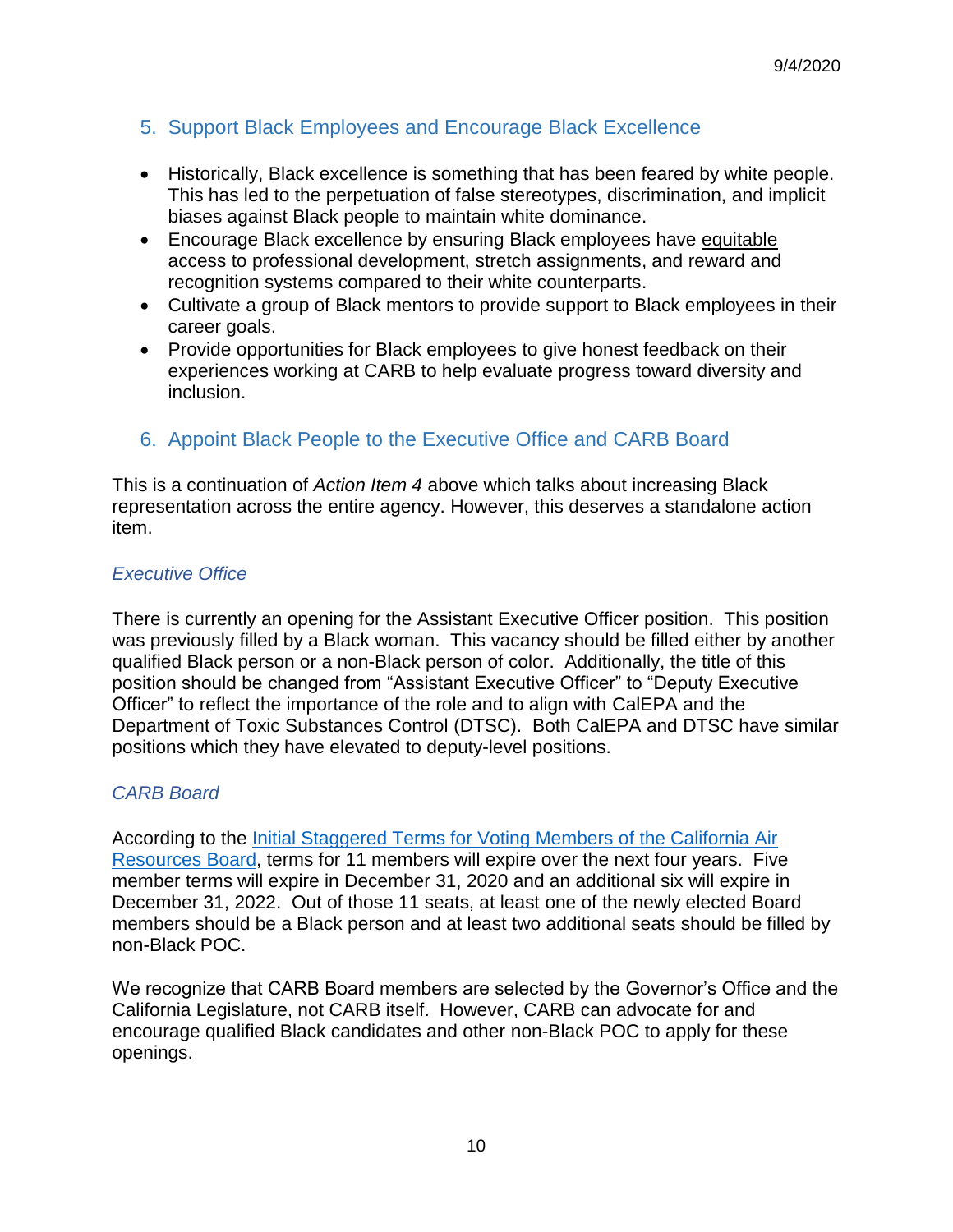### <span id="page-13-0"></span>7. Pay Black Employees Equal to Our White Counterparts

- Pay equity (equal access to higher earning potential) and pay equality (all employees have the opportunity to earn the same pay for the same, or very similar, jobs) are critical parts of racial equity in the workplace. Shortcomings in either area hurt Black employees and contribute to generational wealth gaps because Black employees are not afforded the same access and/or opportunities to succeed as their white counterparts (see Hiring and Recruitment examples in *Action Item 4*).
- Immediately close any pay gaps between Black and white employees within the same classification, who have equal education, experience, and/or degrees.
	- $\circ$  Inconsistencies in pay placement within classifications have led to Black employees having to fight for equal pay upon learning that white employees have been given higher pay for the same experience.
	- o An analysis needs to be done to evaluate why this occurs and determine how often Black employees are affected.
	- o CARB should create a transparent process to ensure that everyone hired with same degrees and same experience is being paid the same amount.

#### <span id="page-13-1"></span>8. Overhaul "Diversity and Inclusion" Training

- Be mindful of trainings being just for show or to check a box the end goal for whatever is developed is to create real and lasting change; it should be designed accordingly (applies to *Action Item 9* as well).
- Training should be mandatory for all employees at least once a year.
- Training should actively highlight racial equity issues instead of tiptoeing around or glossing over them.
	- o It is human nature to move from places of discomfort to those of comfort. People will not be motivated to learn or change without being made uncomfortable. Once people are thoroughly uncomfortable, that is when and where the work begins.
- Suggested additions to existing trainings:
	- o Spoken word or videos with voices of Black, Indigenous, or other people of color (BIPOC).
	- $\circ$  Define what racism is notably, explain that being a "good person" and being complicit with or benefitting from racism ARE NOT mutually exclusive.
	- o Explain racial justice and equity terms (e.g., BIPOC, privilege, tokenism, systemic and institutional racism, micro-aggressions)
- <span id="page-13-2"></span>9. Create a Racial Equity Committee or Task Force at CARB
- CARB has already started work on this action item (e.g., Diversity and Racial Equity Task Force; GARE). Provided below are recommendations to help ensure that these efforts lead to genuine change: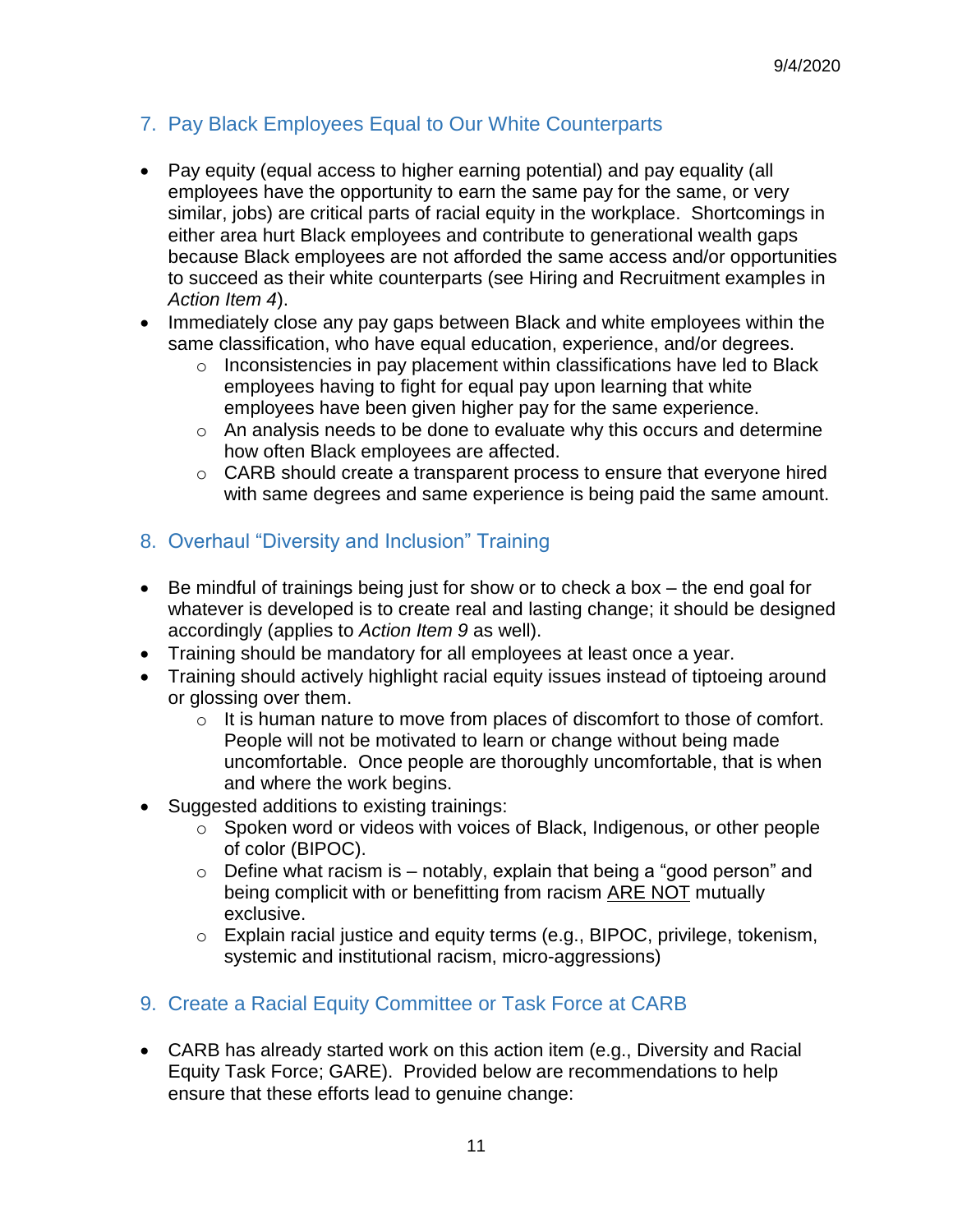- $\circ$  Start by taking an honest look at the institutional and structural racism at CARB.
- o The Committee/Task Force should be driven by/involve BIPOC but should also include white allies to open doors and speak in spaces that may otherwise remain closed for us.
- o Discourage tokenism. Do not overwhelm us with committees because you need representation from BIPOC. Be intentional.
- o Create oversight within the Committee/Task Force to ensure it stays true to the original intent/mission, even after CARB leadership who are supportive of the Black Lives Matter movement have moved on from CARB.
- o Ensure that there is no backlash for participating in the Committee/Task Force or for reporting abuse.

#### <span id="page-14-0"></span>10. Affirm Black Life

- Black lives can be affirmed through all the items provided in this action plan.
- Speak out in support of Black lives.
- Invest in the mental and physical safety and wellbeing of Black colleagues and employees -- listen to Black employees when they tell you what they need.
- Support flexible schedules that allow time off for Black healing.
- White employees may complain that some of these action items, and others like them, give unfair advantages to Black employees. Black people have spent generations watching white people have unfair advantages. Realize that these actions -- and the entire movement behind racial justice -- is not only about fairness and equality, it is about equity. Equality in business practices will not be effective until true equity is achieved, leveling the playing field for Black employees and affording them the same foundation and opportunities for greatness that are available to white employees.

## <span id="page-14-1"></span>The Work Begins – Next Steps

Changing the culture of systemic racism and implicit bias at CARB will only succeed after acknowledging the challenges faced by Black employees, and taking concrete actions to address those challenges. We recognize that some of the action items outlined above cannot be changed unilaterally by CARB and will require collaboration with other agencies (e.g., CalHR for hiring practices, the Governor's Office for appointing Board members, and Department of Finance for pay equity issues). However, we encourage CARB leadership to pursue all avenues necessary to identify and remedy racial equity disparities. Be intentional, consistent, and persistent. It will take time to embrace a new culture of racial equity at CARB but this approach will be imperative to creating lasting change for Black people at CARB.

CARB has already taken steps toward addressing racial equity issues inside and outside the agency (e.g., Diversity and Racial Equity Task Force, GARE, equity groups,